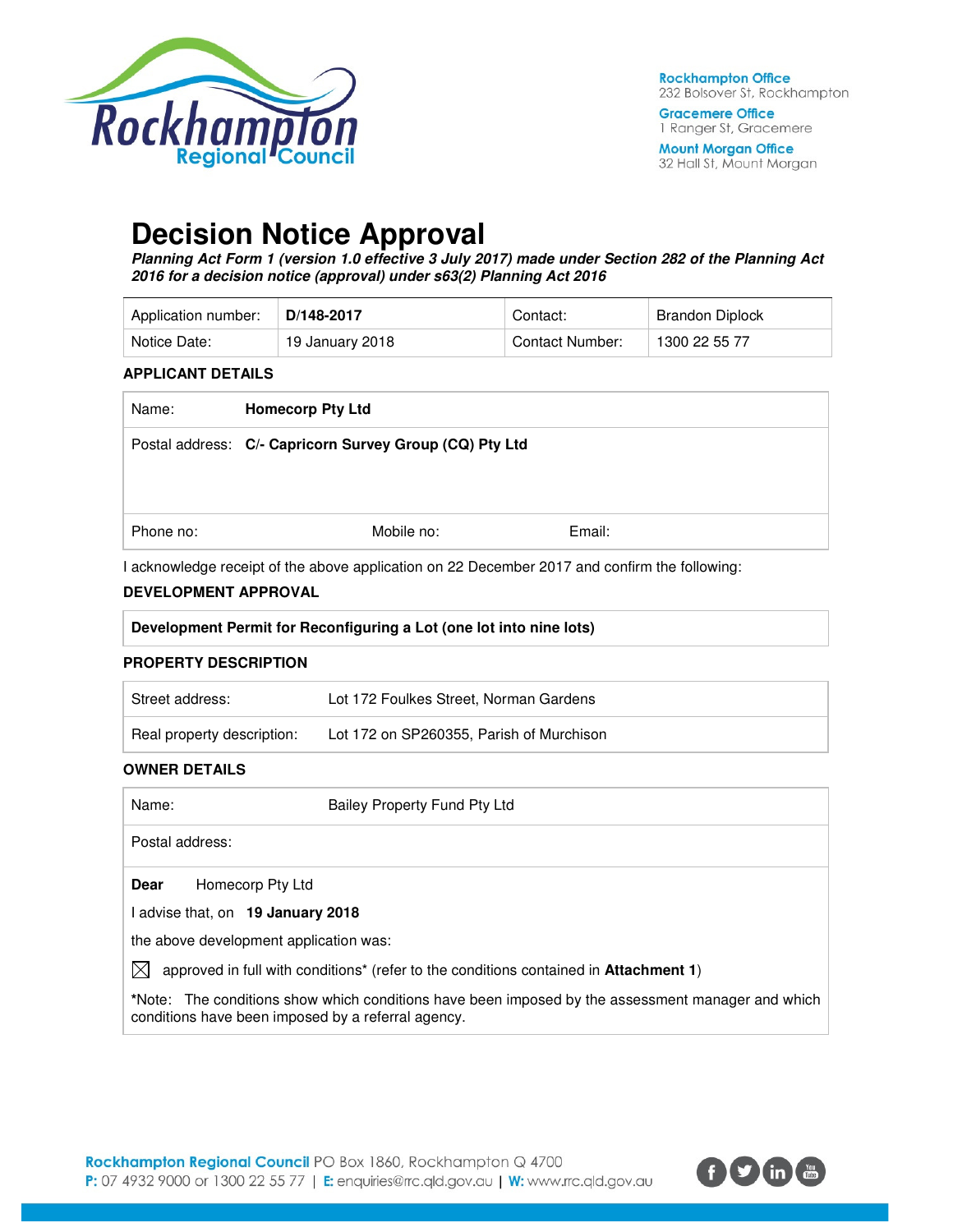#### **1. DETAILS OF THE APPROVAL**

|                                                                                                                                                                            | <b>Development</b><br><b>Permit</b> | Preliminary<br>Approval |
|----------------------------------------------------------------------------------------------------------------------------------------------------------------------------|-------------------------------------|-------------------------|
| Development assessable under the planning scheme, a temporary<br>local planning instrument, a master plan or a preliminary approval<br>which includes a variation approval |                                     |                         |

#### **2. CONDITIONS**

This approval is subject to the conditions in Attachment 1.

#### **3. FURTHER DEVELOPMENT PERMITS REQUIRED**

Please be advised that the following development permits are required to be obtained before the development can be carried out:

| Type of development permit required | Subject of the required development permit |
|-------------------------------------|--------------------------------------------|
| <b>Operational Works</b>            | Access Works                               |
|                                     | Sewerage Works                             |
|                                     | Water Works                                |
|                                     | Roof and Allotment Drainage Works          |

### **4. REFERRAL AGENCIES** NIL

**5. THE APPROVED PLANS** 

**The approved development must be completed and maintained generally in accordance with the approved drawings and documents:** 

| Plan/Document Name   | <b>Plan/Document Reference</b> | Dated            |
|----------------------|--------------------------------|------------------|
| Reconfiguration Plan | 6963-01-ROL Rev. A             | 19 December 2017 |

### **6. CURRENCY PERIOD FOR THE APPROVAL (S.85)**

The standard relevant periods stated in section 85 of Planning Act 20016 apply to each aspect of development in this approval, if not stated in the conditions of approval attached.

#### **7. STATEMENT OF REASONS**

| Description of the<br>development      | The proposed development is for Reconfiguring a Lot (one lot into nine lots)                                                                          |  |  |
|----------------------------------------|-------------------------------------------------------------------------------------------------------------------------------------------------------|--|--|
| <b>Assessment</b><br><b>Benchmarks</b> | The proposed development was assessed against the following assessment<br>benchmarks:                                                                 |  |  |
|                                        | Low density residential zone code;                                                                                                                    |  |  |
|                                        | Reconfiguring a lot code;<br>٠                                                                                                                        |  |  |
|                                        | Access, parking and mobility code;                                                                                                                    |  |  |
|                                        | Stormwater management code; and                                                                                                                       |  |  |
|                                        | Water and sewer code.<br>٠                                                                                                                            |  |  |
| <b>Reasons for decision</b>            | The development was assessed against all of the assessment benchmarks<br>listed above and complies with all of these with the exception listed below. |  |  |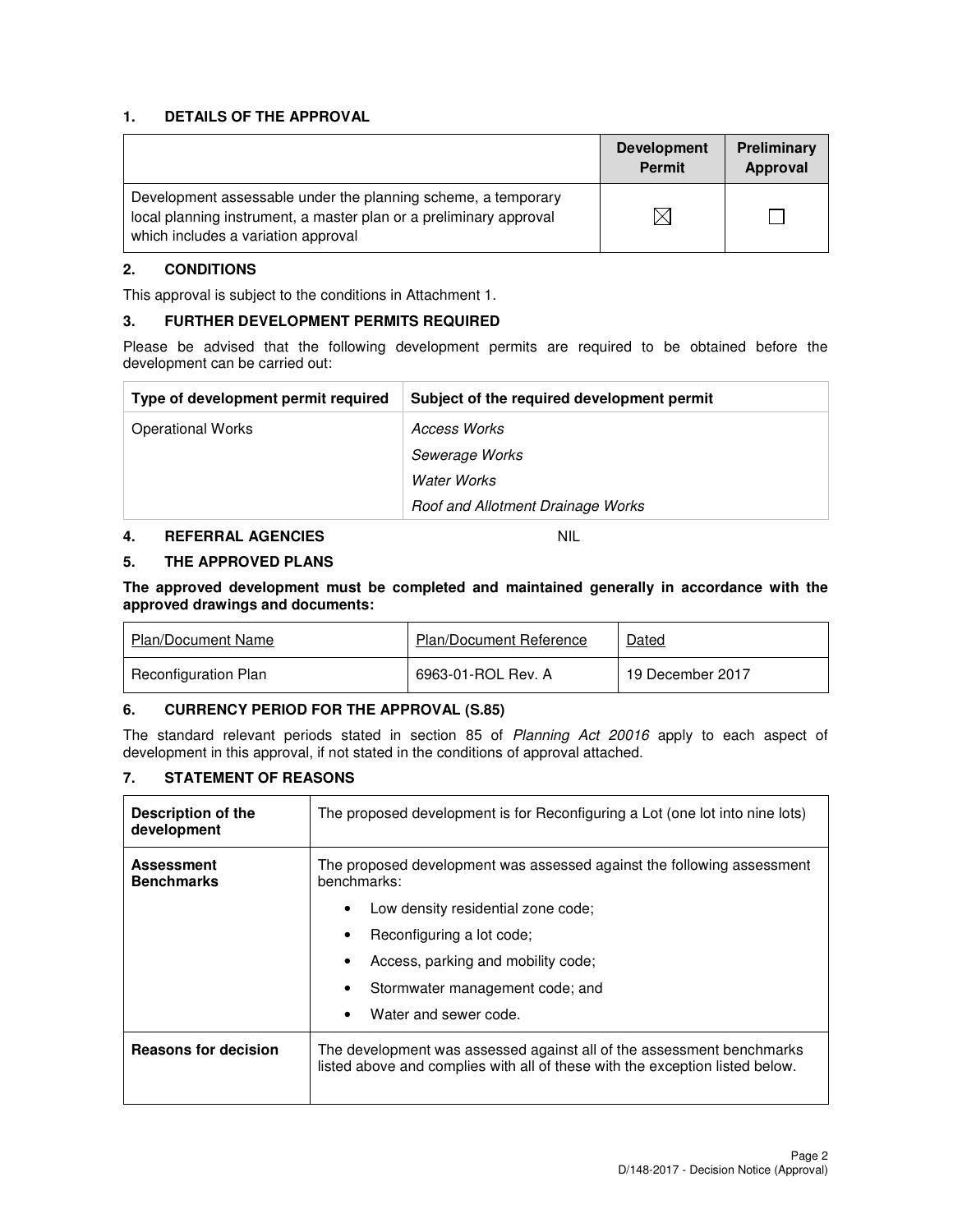| <b>Assessment</b><br><b>Benchmark</b> | Reasons for the approval despite non-<br>compliance with benchmark                                                                                                                                                                                                                                                                                                                                                                                                                                                                                                                 |
|---------------------------------------|------------------------------------------------------------------------------------------------------------------------------------------------------------------------------------------------------------------------------------------------------------------------------------------------------------------------------------------------------------------------------------------------------------------------------------------------------------------------------------------------------------------------------------------------------------------------------------|
| Reconfiguring a lot code              | Although a number of proposed lots are<br>considered smaller than the minimum<br>requirement, it is identified that they are<br>considered appropriate for residential<br>development given that a dwelling can be<br>constructed on site with adequate setbacks and<br>open space areas provided. In addition, it is noted<br>that the subject site has previously been approved<br>for much higher density development with<br>approval for 18 units and 10 units. It is noted that<br>this proposal will result in development of a lower<br>scale and density within the area. |

#### **8. RIGHTS OF APPEAL**

The rights of an applicant to appeal to a tribunal or the Planning and Environment Court against a decision about a development application are set out in chapter 6, part 1 of the Planning Act 2016. For particular applications, there may also be a right to make an application for a declaration by a tribunal (see chapter 6, part 2 of the Planning Act 2016).

#### Appeal by an applicant

An applicant for a development application may appeal to the Planning and Environment Court against the following:

- the refusal of all or part of the development application
- a provision of the development approval
- the decision to give a preliminary approval when a development permit was applied for
- a deemed refusal of the development application.

An applicant may also have a right to appeal to the Development tribunal. For more information, see schedule 1 of the Planning Act 2016.

The timeframes for starting an appeal in the Planning and Environment Court are set out in section 229 of the Planning Act 2016.

**Attachment 2** is an extract from the Planning Act 2016 that sets down the applicant's appeal rights and the appeal rights of a submitter.

#### **9. WHEN THE DEVELOPMENT APPROVAL TAKES EFFECT**

This development approval takes effect:

From the time the decision notice is given  $-$  if there is no submitter and the applicant does not appeal the decision to the court.

Or

When the submitter's appeal period ends  $-$  if there is a submitter and the applicant does not appeal the decision to the court.

Or

Subject to the decision of the court, when the appeal is finally decided  $-$  if an appeal is made to the court.

This approval will lapse unless substantially commenced within the above stated relevant periods (refer to sections 85 of Planning Act 2016 for further details).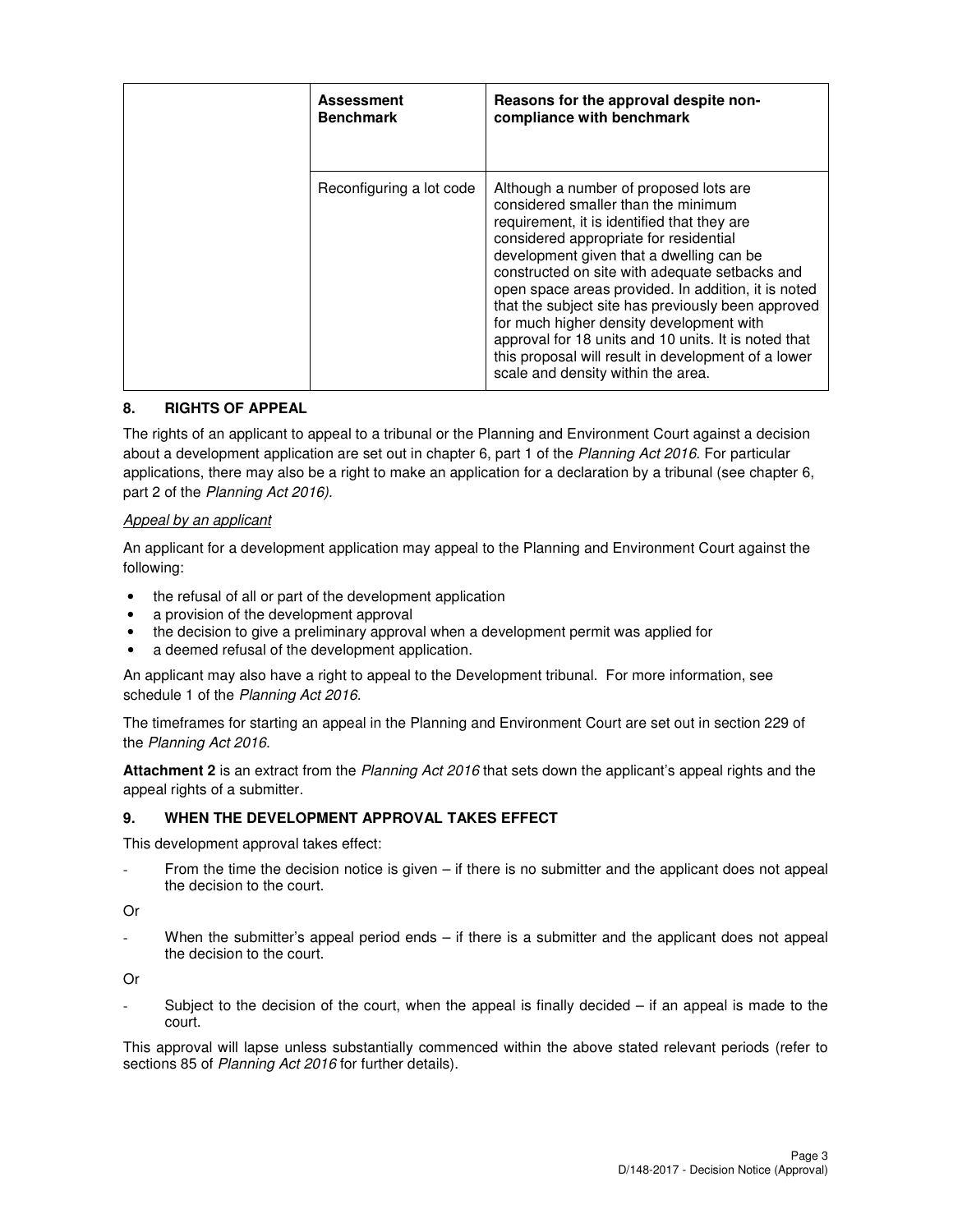#### **10. ASSESSMENT MANAGER**

| Name: | Tarnya Fitzgibbon             | Signature: | Date: | 19 January 2018 |
|-------|-------------------------------|------------|-------|-----------------|
|       | <b>COORDINATOR</b>            |            |       |                 |
|       | <b>DEVELOPMENT ASSESSMENT</b> |            |       |                 |

#### **Attachment 1 – Conditions of the approval**

Part 1 - Conditions imposed by the assessment manager [Note: where a condition is imposed about infrastructure under Chapter 4 of the Planning Act 2016, the relevant provision of the Act under which this condition was imposed must be specified.]

**Attachment 2—Extract on appeal rights**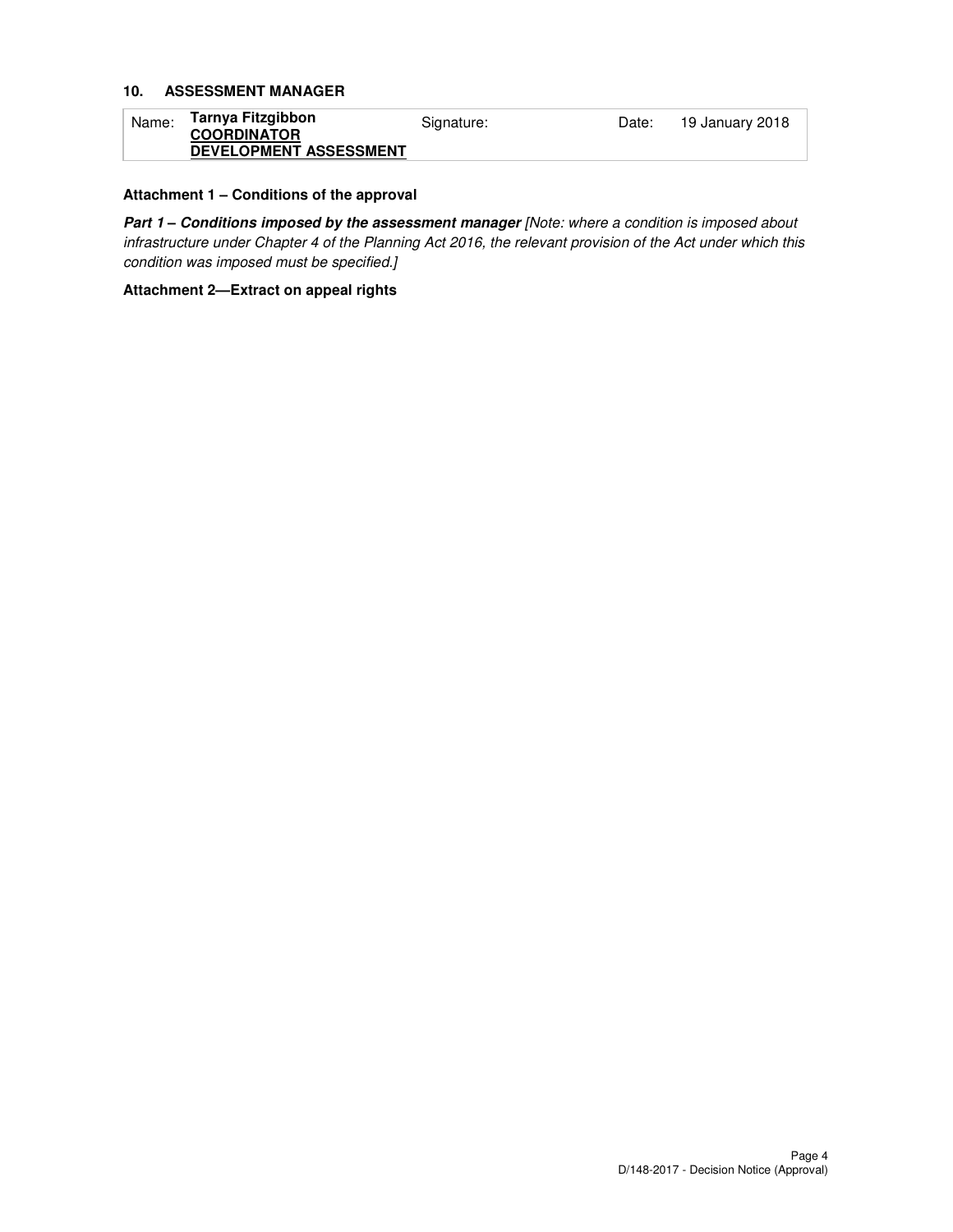

# **Attachment 1 – Part 1**

# **Rockhampton Regional Council Conditions**

PLANNING ACT 2016

# 1.0 ADMINISTRATION

- 1.1 The Developer and his employee, agent, contractor or invitee is responsible for ensuring compliance with the conditions of this development approval.
- 1.2 Where these Conditions refer to "Council" in relation to requiring Council to approve or to be satisfied as to any matter, or conferring on the Council a function, power or discretion, that role may be fulfilled in whole or in part by a delegate appointed for that purpose by the Council.
- 1.3 All conditions, works, or requirements of this development approval must be undertaken, completed, and be accompanied by a Compliance Certificate for any operational works required by this development approval:
	- 1.3.1 to Council's satisfaction;
	- 1.3.2 at no cost to Council; and
	- 1.3.3 prior to the issue of the Compliance Certificate for the Survey Plan,

unless otherwise stated.

- 1.4 Infrastructure requirements of this development approval must be contributed to the relevant authorities, where applicable, at no cost to Council, prior to the issue of the Compliance Certificate for the Survey Plan, unless otherwise stated.
- 1.5 The following further Development Permits must be obtained prior to the commencement of any works associated with their purposes:
	- 1.5.1 Operational Works:
		- (i) Access Works;
		- (ii) Sewerage Works;
		- (iii) Water Works; and
		- (iv) Roof and Allotment Drainage Works.
- 1.6 All Development Permits for Operational Works must be obtained prior to the commencement of any works.
- 1.7 All works must be designed, constructed and maintained in accordance with the relevant Council policies, guidelines and standards, unless otherwise stated.
- 1.8 All engineering drawings/specifications, design and construction works must be in accordance with the requirements of the relevant Australian Standards and must be approved, supervised and certified by a Registered Professional Engineer of Queensland.

# 2.0 APPROVED PLANS AND DOCUMENTS

2.1 The approved development must be completed and maintained generally in accordance with the approved plans and documents, except where amended by any condition of this development approval:

| <b>Plan/Document Name</b>   | <b>Plan/Document Reference</b> | Dated            |
|-----------------------------|--------------------------------|------------------|
| <b>Reconfiguration Plan</b> | 6963-01-ROL Rev. A             | 19 December 2017 |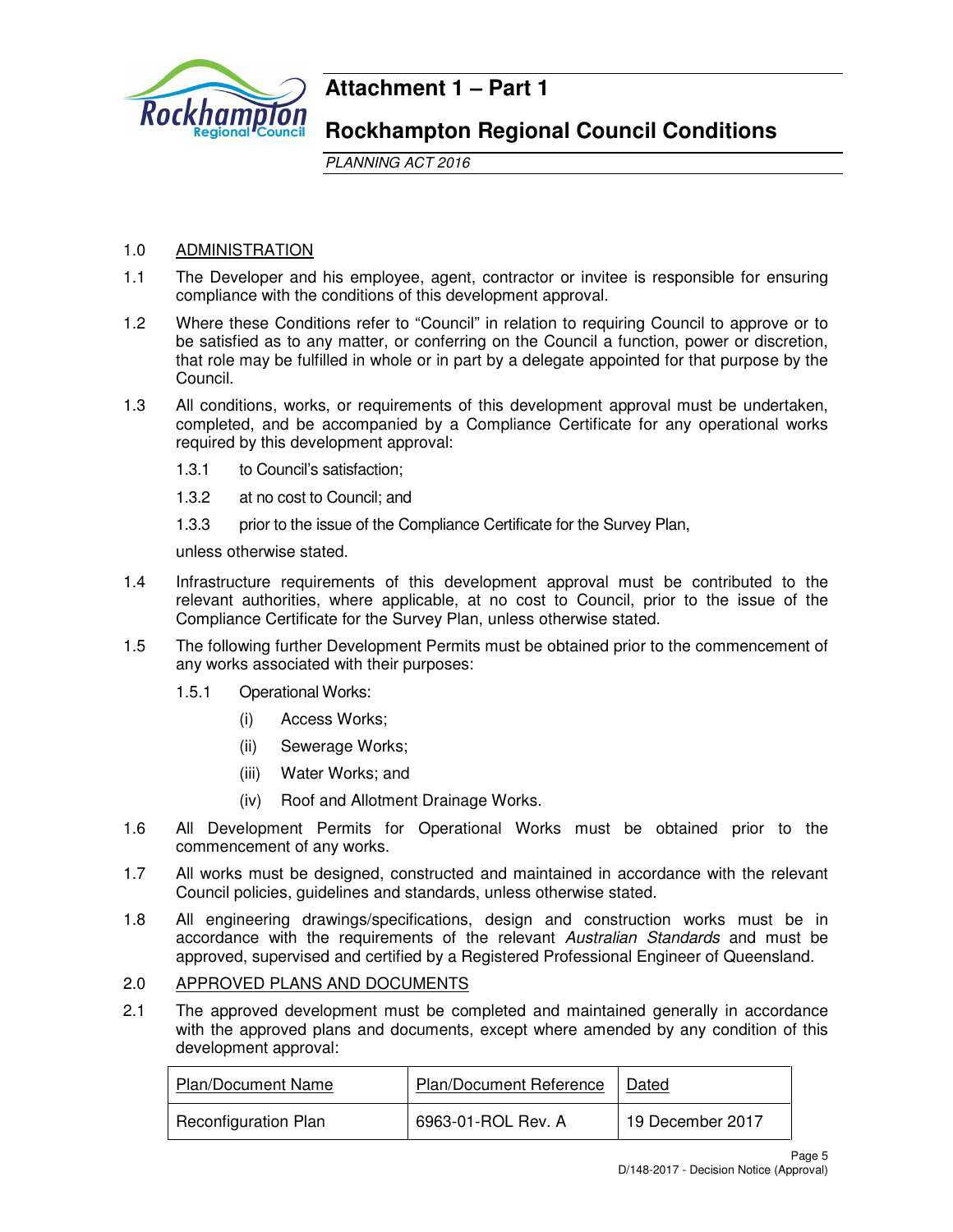- 2.2 Where there is any conflict between the conditions of this development approval and the details shown on the approved plans and documents, the conditions of this development approval must prevail.
- 2.3 Where conditions require the above plans or documents to be amended, the revised document(s) must be submitted for approval by Council prior to the submission of an application for a Development Permit for Operational Works.

### 3.0 ACCESS WORKS

- 3.1 A Development Permit for Operational Works (access works) must be obtained prior to the commencement of any access works on the site.
- 3.2 All works must be designed and constructed in accordance with the approved plans (refer to condition 2.1), Capricorn Municipal Development Guidelines, Australian Standard AS2890 "Off Street Car Parking" and the provisions of a Development Permit for Operational Works (access works).
- 3.3 Proposed Lots 4 and 5 must have a 2.5 metre wide sealed access constructed from Academic Court for the full length of the access strip (approximately thirty (30) metres).
- 3.4 All vehicular access to and from proposed Lots 1 to 9 (inclusive) must be via Academic Court. Direct vehicular access to Foulkes Street and Springfield Drive is prohibited.

#### 4.0 SEWERAGE WORKS

- 4.1 A Development Permit for Operational Works (sewerage works) must be obtained prior to the commencement of any sewerage works required by this development approval.
- 4.2 All sewerage works must be designed and constructed in accordance with the approved plans (refer to condition 2.1), Capricorn Municipal Development Guidelines, Water Supply (Safety and Reliability) Act 2008, Plumbing and Drainage Act 2002 and the provisions of a Development Permit for Operational Works (sewerage works).
- 4.3 A new sewer access chamber is to be constructed in place of the existing lamphole located within the development site at the south-western corner of Proposed Lot 1.
- 4.4 The entire development must be serviced via a 150 millimetre diameter non-trunk sewerage mains extension with gravity connection to the new sewer access chamber located within the development site at the south-western corner of Proposed Lot 1.
- 4.5 All lots within the development must be connected to Council's reticulated sewerage network. Each lot must be provided with its own separate sewerage connection point, located wholly within its respective property boundary. The sewerage connection point must be at an appropriate depth such that it commands the entire lot that it serves.
- 4.6 The connection points for Proposed Lots 4 and 5 are to be provided within the relevant access handle for each lot. Further, the private sanitary drainage must be pre-laid for the full length of the access strip (approximately 30 metres) to a point 1.5 metres within the main part of the lot.
- 4.7 Easements must be provided over all sewerage infrastructure located within private property. The easement location(s) and width(s) must be in accordance with the requirements of the Capricorn Municipal Development Guidelines.

### 5.0 WATER WORKS

- 5.1 A Development Permit for Operational Works (water works) must be obtained prior to the commencement of any water works required by this development approval.
- 5.2 All water works must be designed and constructed in accordance with the approved plans (refer to condition 2.1), Capricorn Municipal Development Guidelines, Water Supply (Safety and Reliability) Act 2008, Plumbing and Drainage Act 2002 and the provisions of a Development Permit for Operational Works (water works).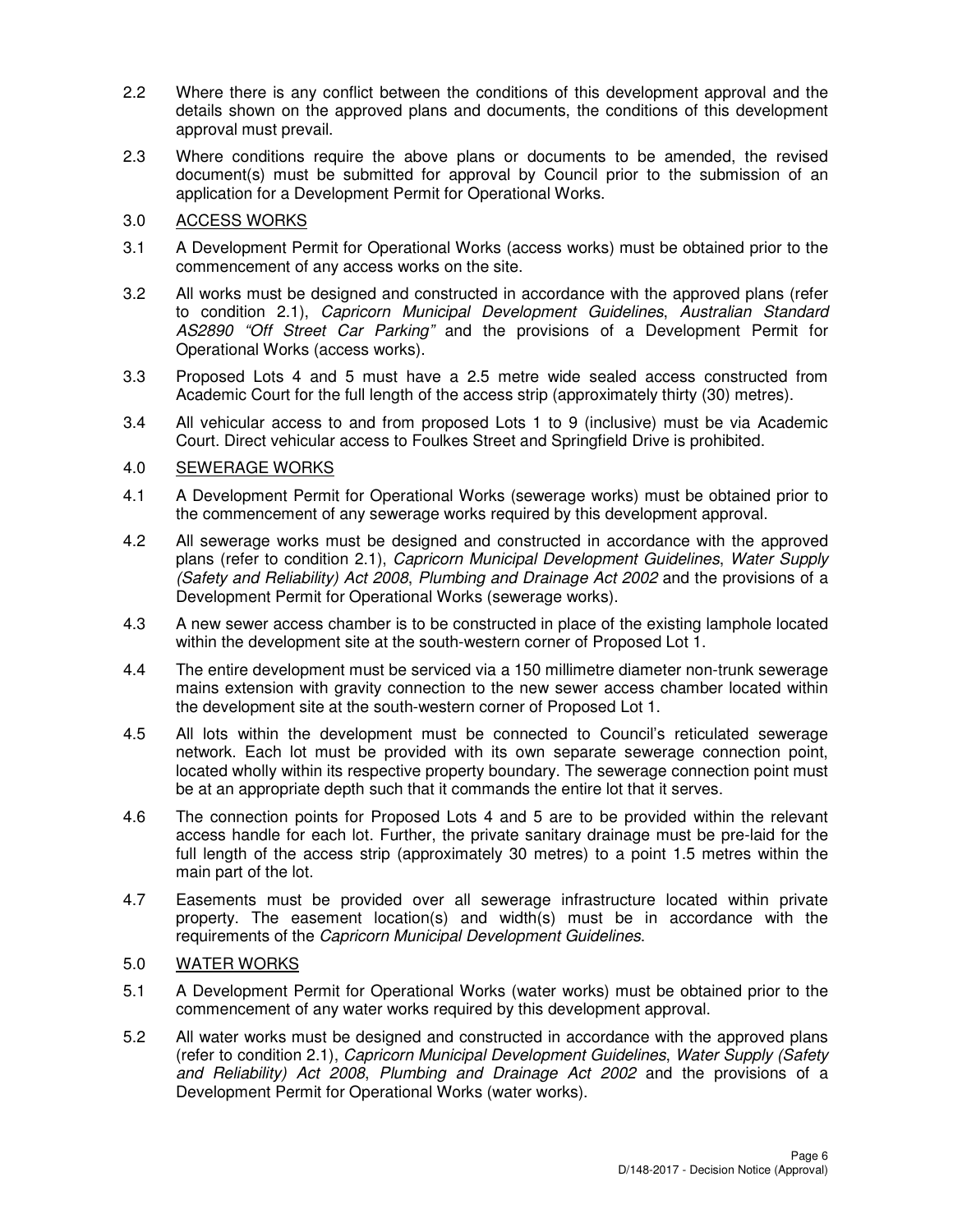- 5.3 All lots within the development must be connected to Council's reticulated water network. Each lot must be provided with its own separate water connection point, located wholly within its respective property boundary.
- 5.4 A water service must be provided from the existing 100 diameter main located in front of Proposed Lot 1 and then run parallel to the road within the road reserve on the northern side to ensure each lot can be provided with a connection. The service must be of an adequate size to ensure each lot is able to obtain adequate domestic pressure.

## 6.0 ROOF AND ALLOTMENT DRAINAGE WORKS

- 6.1 A Development Permit for Operational Works (roof and allotment drainage works) must be obtained prior to the commencement of any drainage works on the site.
- 6.2 Proposed Lot 4 is to have a roofwater connection provided that discharges into the existing drainage detention basin within Lot 201 on SP260355.
- 6.3 All roof and allotment drainage must be in accordance with the requirements of the Queensland Urban Drainage Manual and the Capricorn Municipal Development Guidelines.
- 6.4 All roof and allotment drainage must be discharged such that it does not restrict, impair or change the natural flow of runoff water or cause a nuisance to adjoining properties or infrastructure.

### 7.0 SITE WORKS

- 7.1 All earthworks must be undertaken in accordance with Australian Standard AS3798 "Guidelines on earthworks for commercial and residential developments".
- 7.2 Site works must be constructed such that they do not, at any time, in any way restrict, impair or change the natural flow of runoff water, or cause a nuisance or worsening to surrounding land or infrastructure.
- 7.3 Any proposed retaining structures above one (1) metre in height that are not incidental works to a Development Permit for Building Works, must not be constructed unless separately and specifically certified by a Registered Professional Engineer of Queensland and must be approved as part of a Development Permit for Operational Works (site works).

### 8.0 ELECTRICITY

- 8.1 Underground electricity services must be provided to each lot in accordance with the approved Operational Works Plans and the standards and requirements of the relevant service provider.
- 8.2 Evidence of acceptance of the works from the relevant service provider must be provided to Council, prior to the issue of the Compliance Certificate for the Survey Plan.

#### 9.0 TELECOMMUNICATIONS

- 9.1 Underground telecommunications services must be provided to each lot in accordance with the approved Operational Works Plans and the standards and requirements of the relevant service provider. Unless otherwise stipulated by telecommunications legislation at the time of installation, this includes all necessary pits and pipes, and conduits that provide a connection to the telecommunications network.
- 9.2 Evidence of acceptance of the works from the relevant service provider must be provided to Council, prior to the issue of the Compliance Certificate for the Survey Plan.

## 10.0 ASSET MANAGEMENT

- 10.1 Any alteration necessary to electricity, telephone, water mains, sewerage mains, and/or public utility installations resulting from the development or in connection with the development, must be undertaken and completed at no cost to Council.
- 10.2 Any damage to existing stormwater, water supply and sewerage infrastructure, kerb and channel, pathway or roadway (including removal of concrete slurry from public land and Council infrastructure), that occurs while any works are being carried out in association with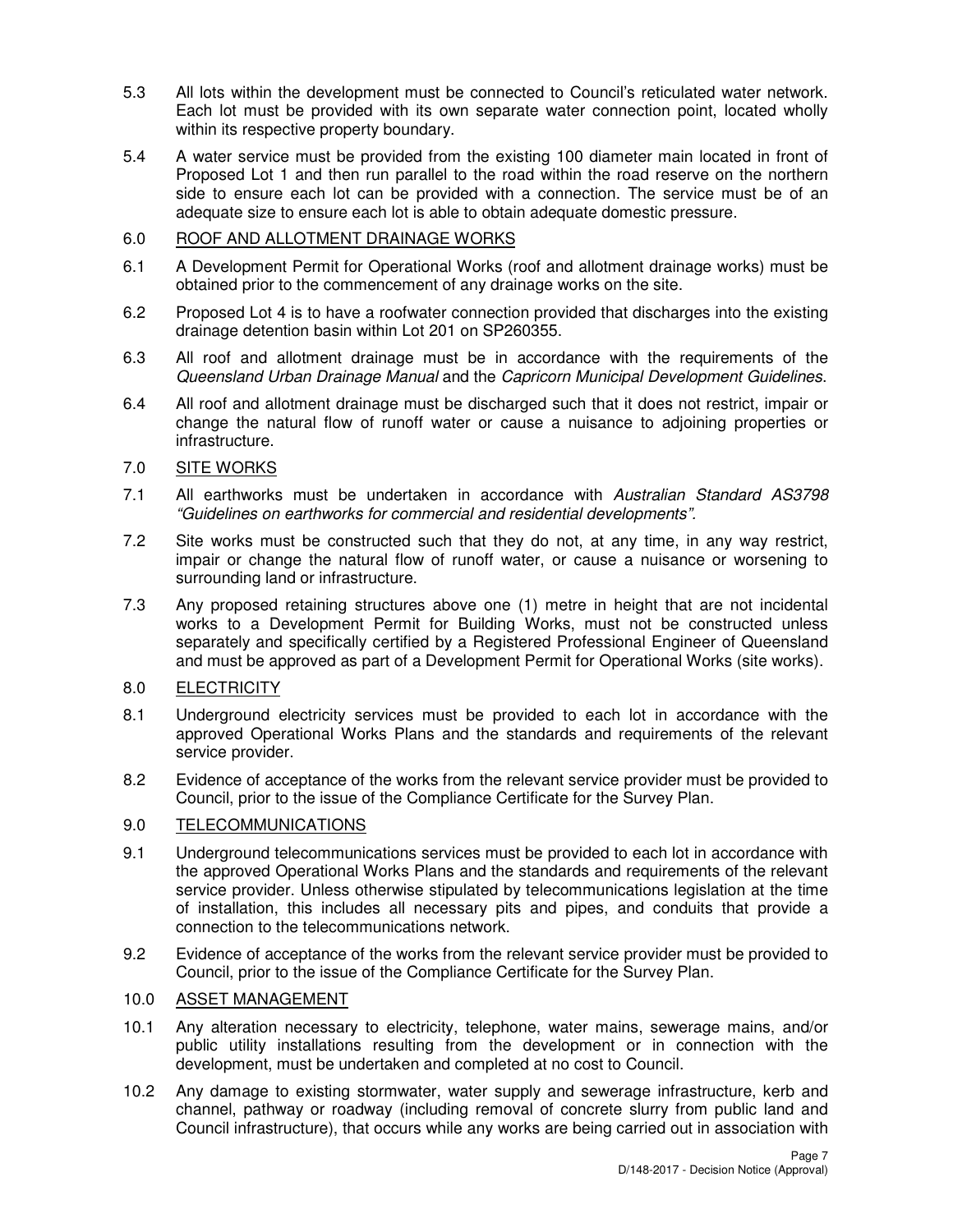this development approval must be repaired at full cost to the developer. This includes the reinstatement of any existing traffic signs or pavement markings that may have been removed or damaged.

10.3 'As constructed' information pertaining to assets to be handed over to Council and those which may have an impact on Council's existing and future assets must be provided prior to the issue of the Compliance Certificate for the Survey Plan. This information must be provided in accordance with the Manual for Submission of Digital As Constructed Information.

#### 11.0 ENVIRONMENTAL

11.1 An Erosion Control and Stormwater Control Management Plan prepared by a Registered Professional Engineer of Queensland in accordance with the Capricorn Municipal Design Guidelines, must be implemented, monitored and maintained for the duration of the works, and until all exposed soil areas are permanently stabilised (for example, turfed, hydromulched, concreted, landscaped). The plan must be available on-site for inspection by Council Officers whilst all works are being carried out.

#### 12.0 OPERATING PROCEDURES

12.1 All construction materials, waste, waste skips, machinery and contractors' vehicles must be located and stored or parked within the development site. Storage of materials, or parking of construction machinery or contractors' vehicles must not occur within Foulkes Street and/or Springfield Drive.

#### ADVISORY NOTES

#### NOTE 1. Aboriginal Cultural Heritage

It is advised that under section 23 of the Aboriginal Cultural Heritage Act 2003, a person who carries out an activity must take all reasonable and practicable measures to ensure the activity does not harm Aboriginal cultural heritage (the "cultural heritage duty of care"). Maximum penalties for breaching the duty of care are listed in the Aboriginal cultural heritage legislation. The information on Aboriginal cultural heritage is available on the Department of Aboriginal and Torres Strait Islander and Partnerships website www.datsip.qld.gov.au.

#### NOTE 2. Asbestos Removal

Any demolition and/or removal works involving asbestos materials must be undertaken in accordance with the requirements of the Work Health and Safety Act 2011 and Public Health Act 2005.

#### NOTE 3. General Environmental Duty

General environmental duty under the Environmental Protection Act 1994 prohibits unlawful environmental nuisance caused by noise, aerosols, particles, dust, ash, fumes, light, odour or smoke beyond the boundaries of the development site during all stages of the development including earthworks, construction and operation.

#### NOTE 4. General Safety Of Public During Construction

The Work Health and Safety Act 2011 and Manual of Uniform Traffic Control Devices must be complied with in carrying out any construction works, and to ensure safe traffic control and safe public access in respect of works being constructed on a road.

# NOTE 5. Property Note (Access)

All vehicular access to and from proposed Lot 1 to Lot 9 (inclusive) must be via Academic Court. Direct vehicular access to Foulkes Street from Lots 4 and 5 and direct vehicular access to Springfield Drive from Lot 9 is prohibited.

NOTE 6. Infrastructure Charges Notice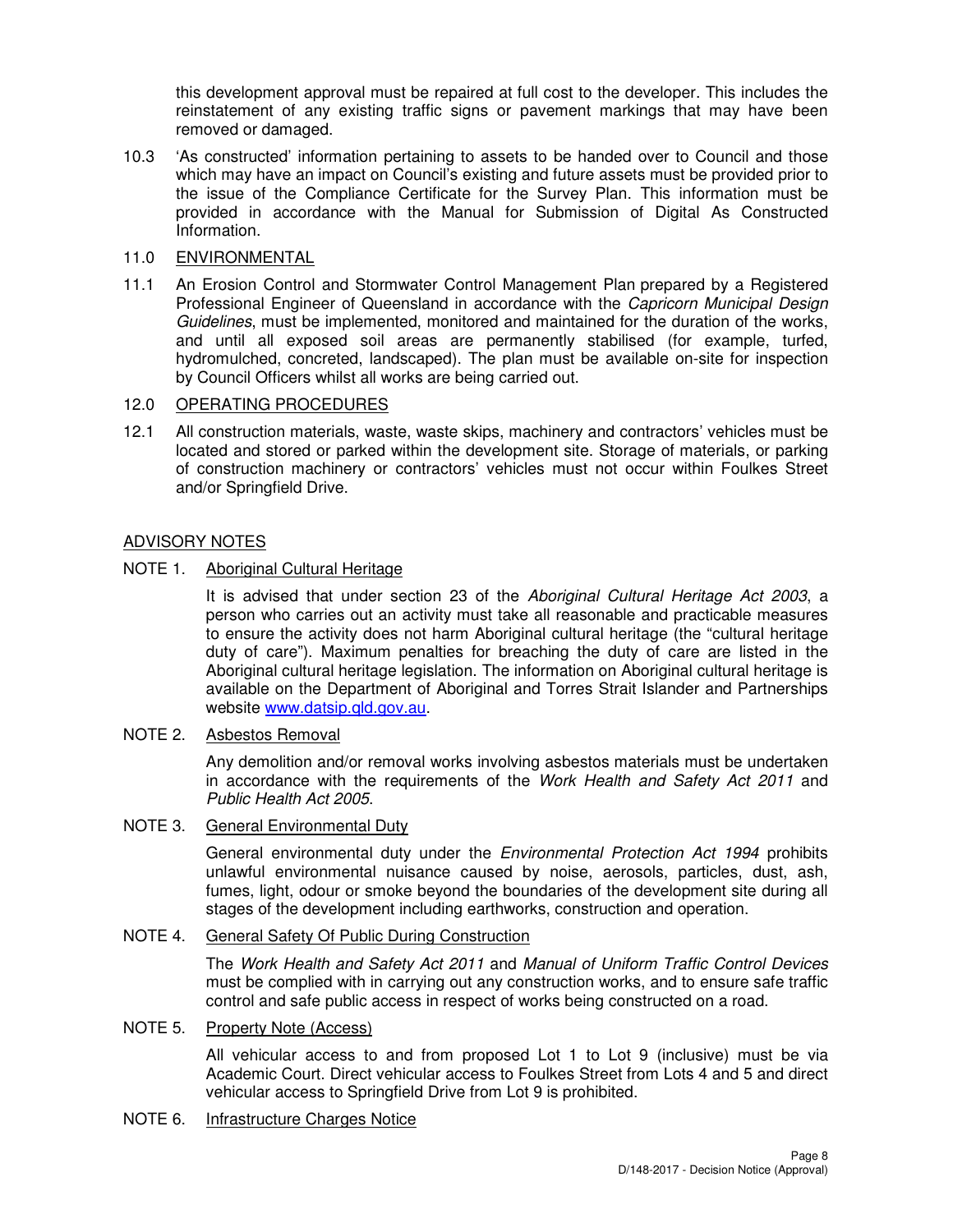This application is subject to infrastructure charges in accordance with Council policies. The charges are presented on an Infrastructure Charges Notice.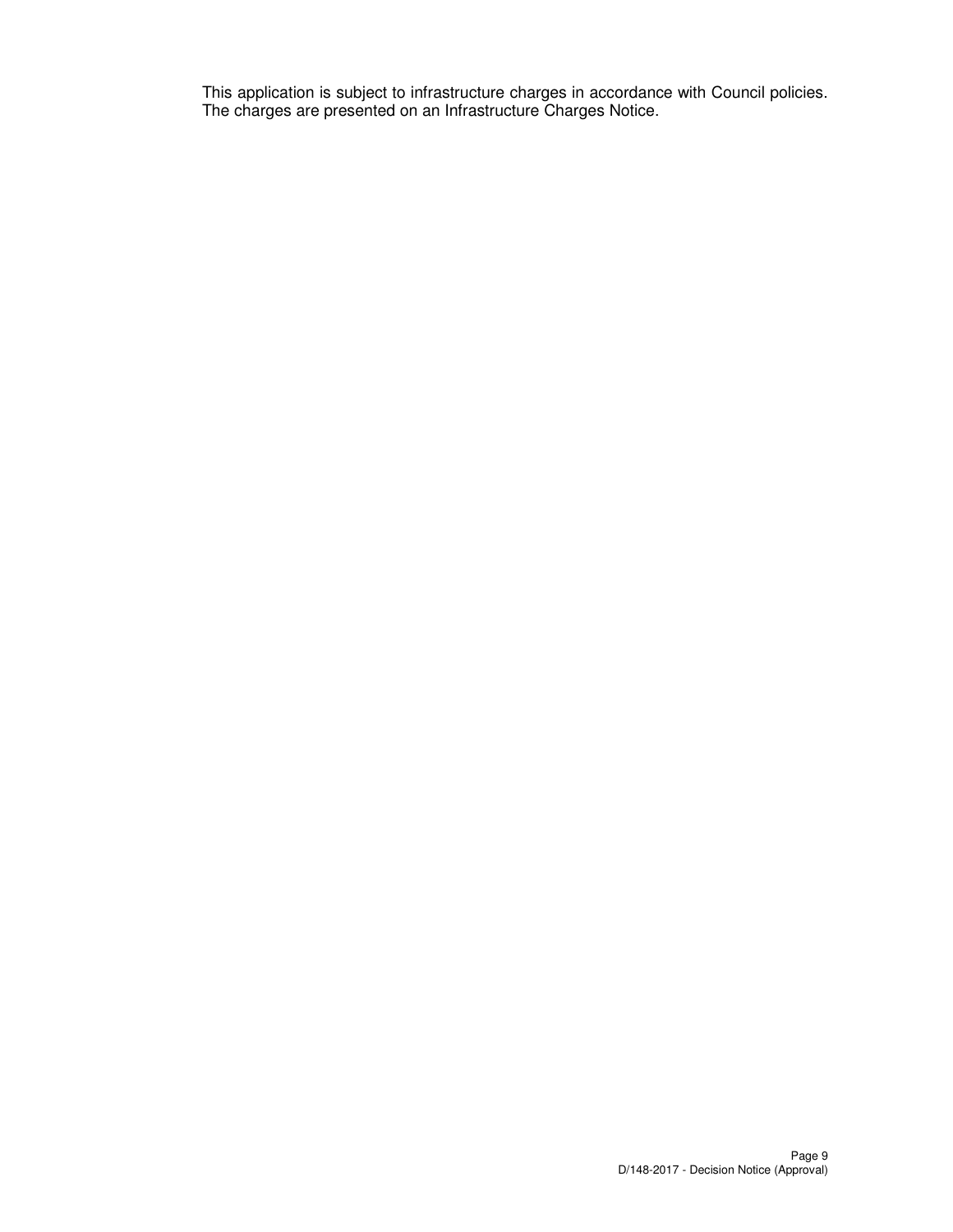

# **Attachment 2 - Appeal Rights**

PLANNING ACT 2016

The following is an extract from the Planning Act 2016 (Chapter 6)

#### **Appeal rights**

#### **229 Appeals to tribunal or P&E Court**

- (1) Schedule 1 states—
	- (a) matters that may be appealed to— (i) either a tribunal or the P&E Court; or (ii) only a tribunal; or
	- (iii) only the P&E Court; and
	- (b) the person—
		- (i) who may appeal a matter (the **appellant**); and (ii) who is a respondent in an appeal of the matter; and (iii) who is a co-respondent in an appeal of the matter;
		- and (iv) who may elect to be a co-respondent in an appeal of
	- the matter.
- (2) An appellant may start an appeal within the appeal period. (3) The **appeal period** is—
	- (a) for an appeal by a building advisory agency—10 business days after a decision notice for the decision is given to the agency or
	- (b) for an appeal against a deemed refusal—at any time after the deemed refusal happens; or
	- (c) for an appeal against a decision of the Minister, under chapter 7, part 4, to register premises or to renew the registration of premises—20 business days after a notice is published under section 269(3)(a) or (4); or
	- (d) for an appeal against an infrastructure charges notice— 20 business days after the infrastructure charges notice is given to the person; or
	- (e) for an appeal about a deemed approval of a development application for which a decision notice has not been given—30 business days after the applicant gives the deemed approval notice to the assessment manager; or
	- (f) for any other appeal—20 business days after a notice of the decision for the matter, including an enforcement notice, is given to the person.
	- Note—

See the P&E Court Act for the court's power to extend the appeal period.

- (4) Each respondent and co-respondent for an appeal may be heard in the appeal.
- (5) If an appeal is only about a referral agency's response, the assessment manager may apply to the tribunal or P&E Court to withdraw from the appeal.
- (6) To remove any doubt, it is declared that an appeal against an infrastructure charges notice must not be about—
	- (a) the adopted charge itself; or
	- (b) for a decision about an offset or refund—
		- (i) the establishment cost of trunk infrastructure identified in a LGIP; or
		- (ii) the cost of infrastructure decided using the method
	- included in the local government's charges resolution.

#### **230 Notice of appeal**

- (1) An appellant starts an appeal by lodging, with the registrar of the tribunal or P&E Court, a notice of appeal that— (a) is in the approved form; and
	- (b) succinctly states the grounds of the appeal.
- (2) The notice of appeal must be accompanied by the required fee.
- (3) The appellant or, for an appeal to a tribunal, the registrar must, within the service period, give a copy of the notice of appeal to—
- (a) the respondent for the appeal; and
- (b) each co-respondent for the appeal; and
- (c) for an appeal about a development application under schedule 1, table 1, item 1—each principal submitter for the development application; and
- (d) for an appeal about a change application under schedule 1, table 1, item 2—each principal submitter for the change application; and
- (e) each person who may elect to become a co-respondent for the appeal, other than an eligible submitter who is not a principal submitter in an appeal under paragraph (c) or (d); and
- (f) for an appeal to the P&E Court—the chief executive; and
- (g) for an appeal to a tribunal under another Act—any other
- person who the registrar considers appropriate.
- (4) The **service period** is—
	- (a) if a submitter or advice agency started the appeal in the P&E Court—2 business days after the appeal is started; or
- (b) otherwise—10 business days after the appeal is started. (5) A notice of appeal given to a person who may elect to be a
- co-respondent must state the effect of subsection (6) A person elects to be a co-respondent by filing a notice of
- election, in the approved form, within 10 business days after the notice of appeal is given to the person*.*
- **231 Other appeals**
- (1) Subject to this chapter, schedule 1 and the P&E Court Act, unless the Supreme Court decides a decision or other matter under this Act is affected by jurisdictional error, the decision or matter is non-appealable.
- (2) The Judicial Review Act 1991, part 5 applies to the decision or matter to the extent it is affected by jurisdictional error.
- (3) A person who, but for subsection (1) could have made an application under the Judicial Review Act 1991 in relation to the decision or matter, may apply under part 4 of that Act for a statement of reasons in relation to the decision or matter.
- (4) In this section— **decision** includes—
	- (a) conduct engaged in for the purpose of making a decision; and
	- (b) other conduct that relates to the making of a decision; and
	- (c) the making of a decision or the failure to make a decision; and
	- (d) a purported decision; and
	- (e) a deemed refusal.
- **non-appealable**, for a decision or matter, means the decision or matter—
	- (a) is final and conclusive; and
	- (b) may not be challenged, appealed against, reviewed, quashed, set aside or called into question in any other way under the Judicial Review Act 1991 or otherwise, whether by the Supreme Court, another court, a tribunal or another entity; and
	- (c) is not subject to any declaratory, injunctive or other order of the Supreme Court, another court, a tribunal or another entity on any ground.

#### **232 Rules of the P&E Court**

- (1) A person who is appealing to the P&E Court must comply with the rules of the court that apply to the appeal.
- (2) However, the P&E Court may hear and decide an appeal even if the person has not complied with rules of the P&E Court.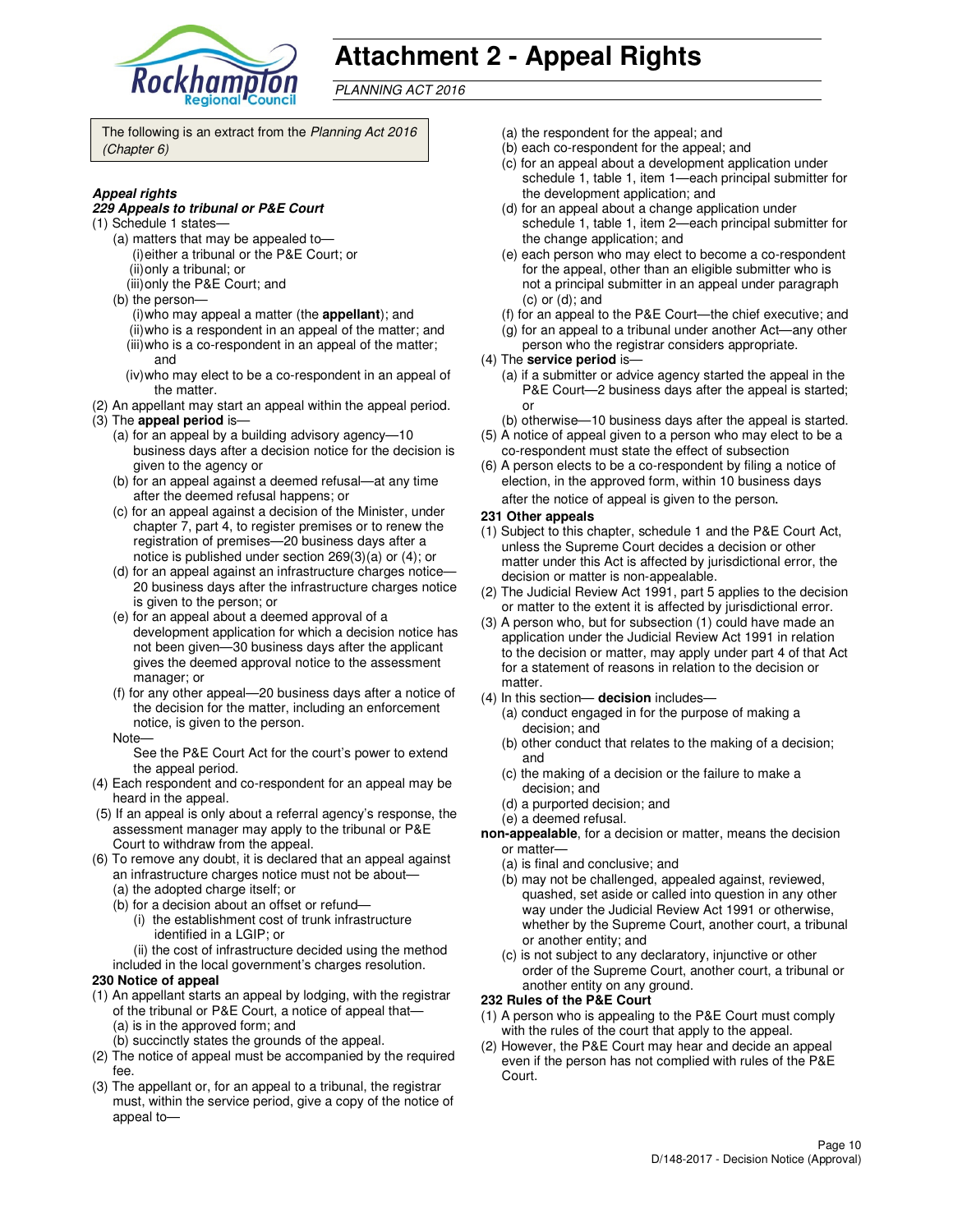

# **Appeal Rights**

PLANNING ACT 2016

#### **Schedule 1 Appeals section 229**

# **1 Appeal rights and parties to appeals**

- (1) Table 1 states the matters that may be appealed to—(a) the P&E court; or (b) a tribunal.
- (2) However, table 1 applies to a tribunal only if the matter involves—
	- (a) the refusal, or deemed refusal of a development application, for—
	- (i) a material change of use for a classified building; or
	- (ii) operational work associated with building work, a retaining wall, or a tennis court; or (b) a provision of a development approval for—
	- (i) a material change of use for a classified building; or
- (ii) operational work associated with building work, a retaining wall, or a tennis court; or
	- (c) if a development permit was applied for—the decision to give a preliminary approval for—
		- (i) a material change of use for a classified building; or
		- (ii) operational work associated with building work, a retaining wall, or a tennis court; or
	- (d) a development condition if—
		- (i) the development approval is only for a material change of use that involves the use of a building classified under the Building Code as a class 2 building; and
		- (ii) the building is, or is proposed to be, not more than 3 storeys; and
		- (iii) the proposed development is for not more than 60 sole-occupancy units; or
	- (e) a decision for, or a deemed refusal of, an extension application for a development approval that is only for a material change of use of a classified building; or
	- (f) a decision for, or a deemed refusal of, a change application for a development approval that is only for a material change of use of a classified building; or
	- (g) a matter under this Act, to the extent the matter relates to—
		- (i) the Building Act, other than a matter under that Act that may or must be decided by the Queensland Building and Construction Commission; or
		- (ii) the Plumbing and Drainage Act, part 4 or 5; or
	- (h) a decision to give an enforcement notice in relation to a matter under paragraphs (a) to (g); or
	- (i) a decision to give an infrastructure charges notice; or
	- (j) the refusal, or deemed refusal, of a conversion application; or
	- (k) a matter that, under another Act, may be appealed to the tribunal; or
	- (l) a matter prescribed by regulation.
- (3) Also, table 1 does not apply to a tribunal if the matter
- involves—
	- (a) for a matter in subsection  $(2)(a)$  to  $(d)$ 
		- (i) a development approval for which the development application required impact assessment; and
		- (ii) a development approval in relation to which the assessment manager received a properly made submission for the development application; or
	- (b) a provision of a development approval about the identification or inclusion, under a variation approval, of a matter for the development.
- (4) Table 2 states the matters that may be appealed only to the P&E Court.
- (5) Table 3 states the matters that may be appealed only to the tribunal.
- (6) In each table—
	- (a) column 1 states the appellant in the appeal; and
	- (b) column 2 states the respondent in the appeal; and
	- (c) column 3 states the co-respondent (if any) in the appeal; and
	- (d) column 4 states the co-respondents by election (if any) in the appeal.
- (7) If the chief executive receives a notice of appeal under section 230(3)(f), the chief executive may elect to be a corespondent in the appeal.

### **Table 1**

|                                                                                                                  |                                                                                                                                | Appeals to the P&E Court and, for certain matters, to a tribunal                         |                                                       |
|------------------------------------------------------------------------------------------------------------------|--------------------------------------------------------------------------------------------------------------------------------|------------------------------------------------------------------------------------------|-------------------------------------------------------|
| 1. Development applications<br>An appeal may be made against-<br>(c) a provision of the development approval; or | (a) the refusal of all or part of the development application; or<br>(b) the deemed refusal of the development application; or | (d) if a development permit was applied for—the decision to give a preliminary approval. |                                                       |
| Column 1                                                                                                         | Column 2                                                                                                                       | Column 3                                                                                 | Column 4                                              |
| Appellant                                                                                                        | Respondent                                                                                                                     | Co-respondent                                                                            | Co-respondent by election                             |
|                                                                                                                  |                                                                                                                                | (if any)                                                                                 | $(if$ any)                                            |
| The applicant                                                                                                    | The assessment<br>manager                                                                                                      | If the appeal is about<br>a concurrence                                                  | 1 A concurrence agency that is<br>not a co-respondent |

agency's referral

2 If a chosen Assessment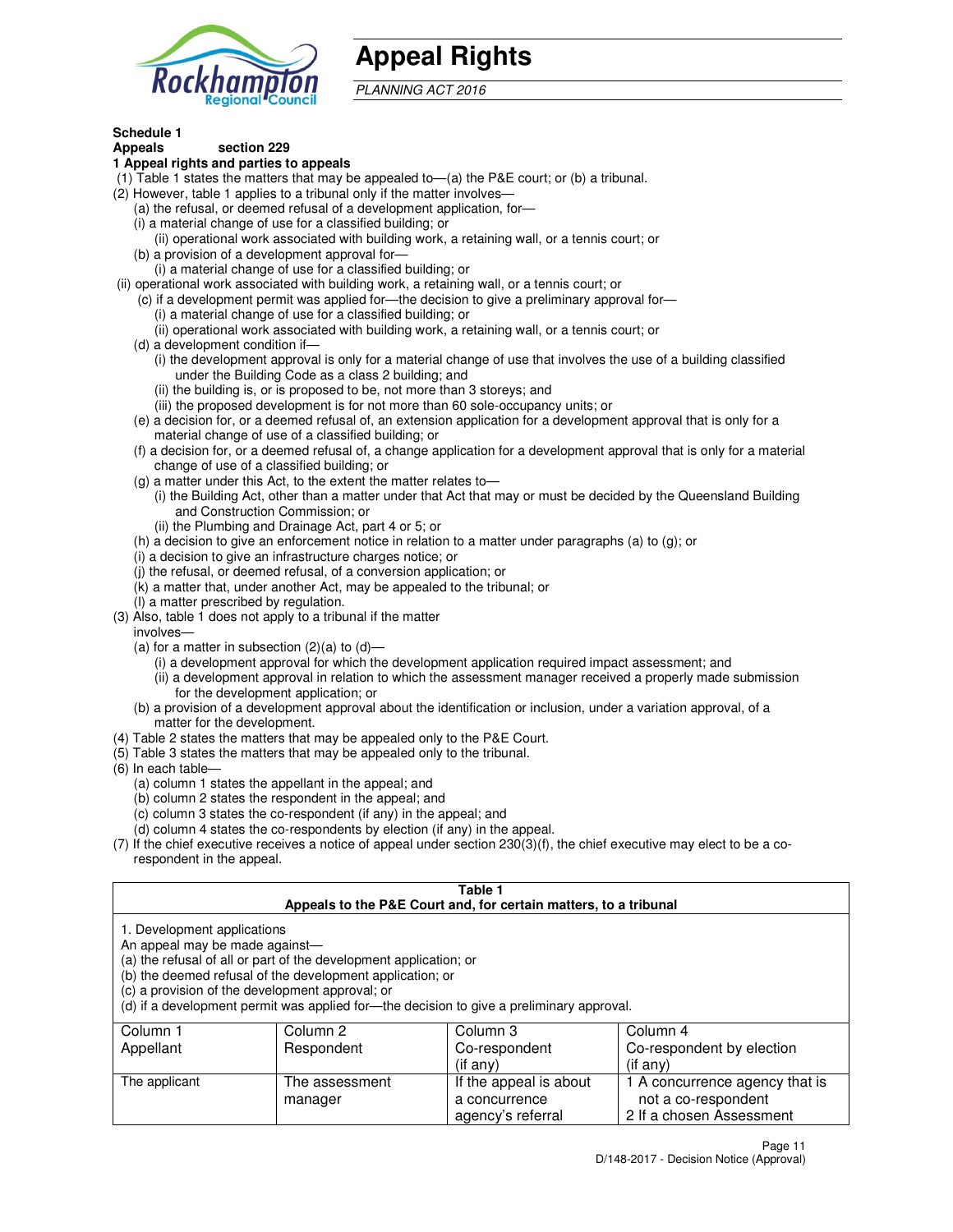| Table 1<br>Appeals to the P&E Court and, for certain matters, to a tribunal                                                                                                                          |                                                                                                                                                                                                                               |                                                                                                                                                                                                                                                                                 |                                                                                                                                                                                                                                                                                                                                                 |
|------------------------------------------------------------------------------------------------------------------------------------------------------------------------------------------------------|-------------------------------------------------------------------------------------------------------------------------------------------------------------------------------------------------------------------------------|---------------------------------------------------------------------------------------------------------------------------------------------------------------------------------------------------------------------------------------------------------------------------------|-------------------------------------------------------------------------------------------------------------------------------------------------------------------------------------------------------------------------------------------------------------------------------------------------------------------------------------------------|
|                                                                                                                                                                                                      |                                                                                                                                                                                                                               | response-the<br>concurrence agency                                                                                                                                                                                                                                              | manager is the respondent-<br>the prescribed assessment<br>manager<br>3 Any eligible advice agency for<br>the application<br>4 Any eligible submitter for the<br>application                                                                                                                                                                    |
| 2. Change applications<br>An appeal may be made against-<br>(b) a deemed refusal of a change application.                                                                                            |                                                                                                                                                                                                                               |                                                                                                                                                                                                                                                                                 | (a) a responsible entity's decision for a change application, other than a decision made by the P&E court; or                                                                                                                                                                                                                                   |
| Column 1<br>Appellant                                                                                                                                                                                | Column <sub>2</sub><br>Respondent                                                                                                                                                                                             | Column <sub>3</sub><br>Co-respondent<br>(if any)                                                                                                                                                                                                                                | Column 4<br>Co-respondent by election<br>(if any)                                                                                                                                                                                                                                                                                               |
| 1 The applicant<br>2 If the responsible<br>entity is the<br>assessment<br>manager-an<br>affected entity that<br>gave a pre-request<br>notice or response<br>notice                                   | The responsible<br>entity                                                                                                                                                                                                     | If an affected entity<br>starts the appeal-the<br>applicant                                                                                                                                                                                                                     | 1 A concurrence agency for the<br>development application<br>2 If a chosen assessment<br>manager is the respondent-<br>the prescribed assessment<br>manager<br>3 A private certifier for the<br>development application<br>4 Any eligible advice agency for<br>the change application<br>5 Any eligible submitter for the<br>change application |
| 3. Extension applications<br>An appeal may be made against-<br>Column 1<br>Appellant                                                                                                                 | (a) the assessment manager's decision about an extension application; or<br>(b) a deemed refusal of an extension application.<br>Column <sub>2</sub><br>Respondent                                                            | Column 3<br>Co-respondent                                                                                                                                                                                                                                                       | Column 4<br>Co-respondent by election                                                                                                                                                                                                                                                                                                           |
| 1 The applicant<br>1<br>2 For a matter other<br>than a deemed<br>refusal of an<br>extension<br>application $-$ a<br>concurrence<br>agency, other than<br>the chief executive,<br>for the application | The assessment<br>manager                                                                                                                                                                                                     | (if any)<br>If a concurrence<br>agency starts the<br>appeal - the applicant                                                                                                                                                                                                     | (if any)<br>If a chosen assessment<br>manager is the respondent - the<br>prescribed assessment manager                                                                                                                                                                                                                                          |
| 4. Infrastructure charges notices<br>a) The notice involved an error relating to $-$<br>(i)<br>An offset or refund; or<br>(ii)<br>imposed the amount.                                                | (i) The application of the relevant adopted charge; or<br>Examples of errors in applying an adopted charge -<br>The working out of extra demands, for section 120; or<br>b) The was no decision about an offset or refund; or | The incorrect application of gross floor area for a non-residential development<br>Applying an incorrect 'use category', under a regulation, to the development<br>c) If the infrastructure charges notice states a refund will be given - the timing for giving the refund; or | An appeal may be made against an infrastructure charges notice on 1 or more of the following grounds<br>d) The amount of the charge is so unreasonable that no reasonable relevant local government could have                                                                                                                                  |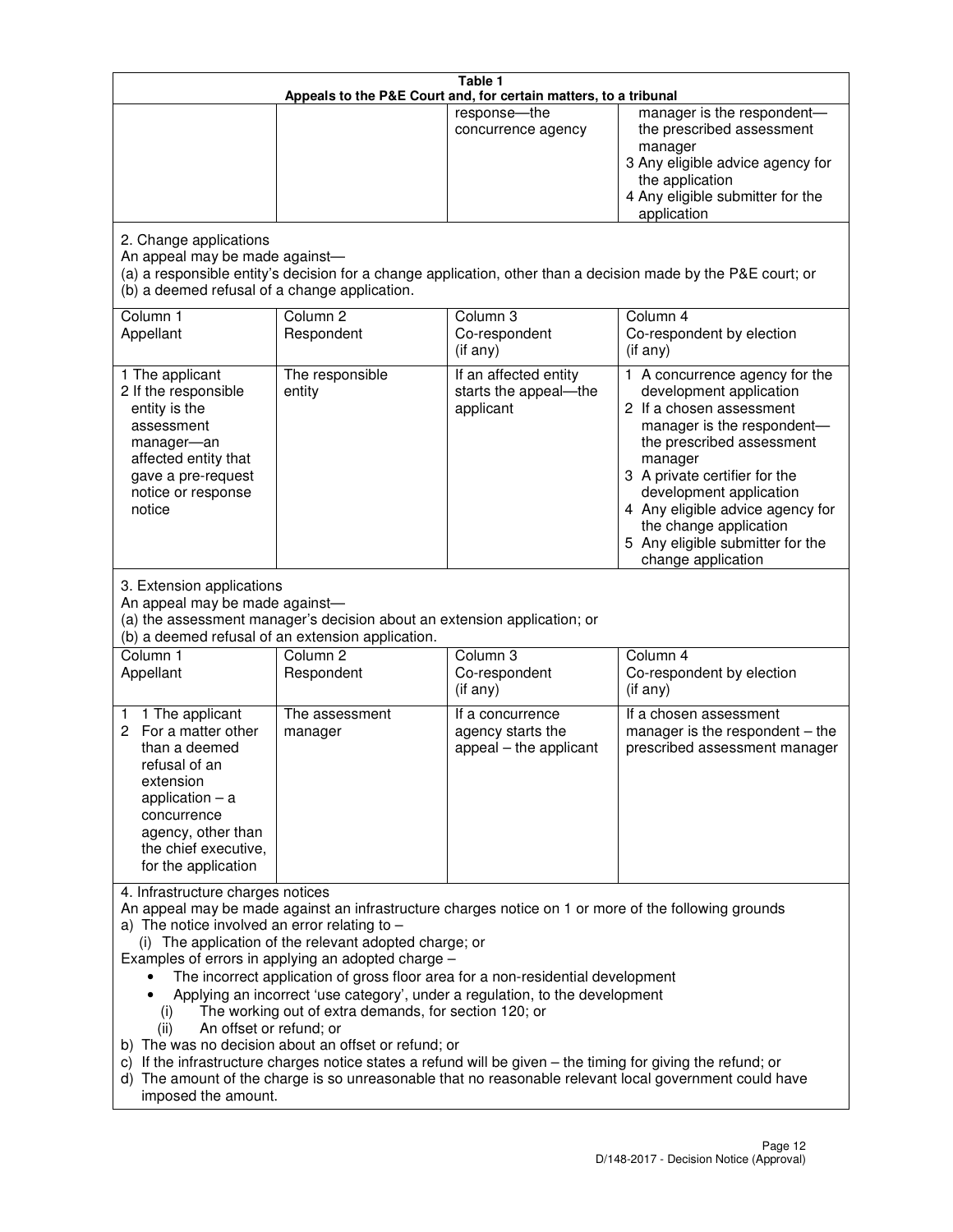| Table 1                                                                                                                                                              |                                                                           |                                                             |                                                                                                                                                                            |  |
|----------------------------------------------------------------------------------------------------------------------------------------------------------------------|---------------------------------------------------------------------------|-------------------------------------------------------------|----------------------------------------------------------------------------------------------------------------------------------------------------------------------------|--|
| Appeals to the P&E Court and, for certain matters, to a tribunal                                                                                                     |                                                                           |                                                             |                                                                                                                                                                            |  |
| Column <sub>1</sub><br>Appellant                                                                                                                                     | Column <sub>2</sub><br>Respondent                                         | Column 3<br>Co-respondent<br>(if any)                       | Column 4<br>Co-respondent by election<br>(i f any)                                                                                                                         |  |
| The person given the<br>Infrastructure charges<br>notice                                                                                                             | The local government<br>that gave the<br>infrastructure charges<br>notice | $\overline{a}$                                              |                                                                                                                                                                            |  |
| 5. Conversion applications<br>An appeal may be made against-<br>(a) the refusal of a conversion application; or<br>(b) a deemed refusal of a conversion application. |                                                                           |                                                             |                                                                                                                                                                            |  |
| Column <sub>1</sub><br>Appellant                                                                                                                                     | Column <sub>2</sub><br>Respondent                                         | Column <sub>3</sub><br>Co-respondent<br>$(i f \text{ any})$ | Column 4<br>Co-respondent by election<br>(if any)                                                                                                                          |  |
| The applicant                                                                                                                                                        | The local government<br>to which the conversion<br>application was made   | $\blacksquare$                                              |                                                                                                                                                                            |  |
| 6. Enforcement notices<br>An appeal may be made against the decision to give an enforcement notice.                                                                  |                                                                           |                                                             |                                                                                                                                                                            |  |
| Column <sub>1</sub><br>Appellant                                                                                                                                     | Column <sub>2</sub><br>Respondent                                         | Column 3<br>Co-respondent<br>(if any)                       | Column 4<br>Co-respondent by election<br>(if any)                                                                                                                          |  |
| The person given the<br>enforcement notice                                                                                                                           | The enforcement<br>authority                                              |                                                             | If the enforcement authority is<br>not the local government for<br>the premises in relation to which<br>the offence is alleged to have<br>happened-the local<br>government |  |
|                                                                                                                                                                      |                                                                           |                                                             |                                                                                                                                                                            |  |

| Table 2<br>Appeals to the P&E Court only                                                                                                                                                                                                                                                                                                        |                                                                 |                                                                                   |                                                                |
|-------------------------------------------------------------------------------------------------------------------------------------------------------------------------------------------------------------------------------------------------------------------------------------------------------------------------------------------------|-----------------------------------------------------------------|-----------------------------------------------------------------------------------|----------------------------------------------------------------|
| 1. Appeals from tribunal<br>An appeal may be made against a decision of a tribunal, other than a decision under<br>section 252, on the ground of-<br>(a) an error or mistake in law on the part of the tribunal; or<br>(b) jurisdictional error.                                                                                                |                                                                 |                                                                                   |                                                                |
| Column 1<br>Appellant                                                                                                                                                                                                                                                                                                                           | Column <sub>2</sub><br>Respondent                               | Column 3<br>Co-respondent<br>(if any)                                             | Column 4<br>Co-respondent by election<br>(if any)              |
| A party to the<br>proceedings for the<br>decision                                                                                                                                                                                                                                                                                               | The other party to the<br>proceedings for the<br>decision       | ÷,                                                                                |                                                                |
| 2. Eligible submitter appeals<br>An appeal may be made against the decision to give a development approval, or an approval for a change<br>application, to the extent that the decision relates to-<br>(a) any part of the development application for the development approval that required impact assessment; or<br>(b) a variation request. |                                                                 |                                                                                   |                                                                |
| Column <sub>1</sub><br>Appellant                                                                                                                                                                                                                                                                                                                | Column <sub>2</sub><br>Respondent                               | Column 3<br>Co-respondent<br>(if any)                                             | Column <sub>4</sub><br>Co-respondent by election<br>$(if$ any) |
| 1 For a development<br>application-an<br>eligible submitter for<br>the development                                                                                                                                                                                                                                                              | 1 For a development<br>application-the<br>assessment<br>manager | 1 The applicant<br>2 If the appeal is<br>about a concurrence<br>agency's referral | Another eligible<br>submitter for the<br>application           |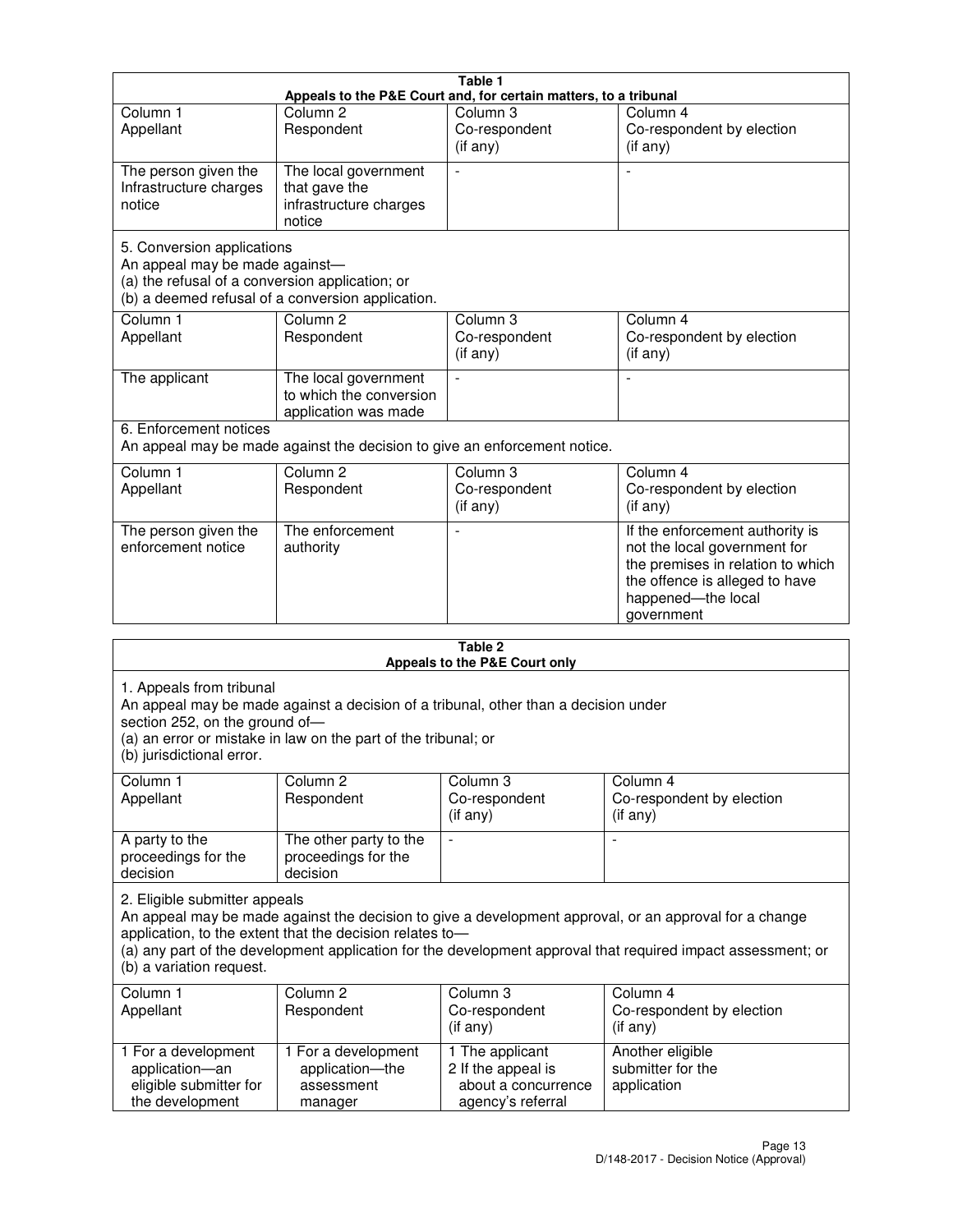| Table 2<br>Appeals to the P&E Court only                                                                                                                                                                                                                                                                                                                                                                           |                                                                                                                            |                                                                                                                         |                                                                                        |
|--------------------------------------------------------------------------------------------------------------------------------------------------------------------------------------------------------------------------------------------------------------------------------------------------------------------------------------------------------------------------------------------------------------------|----------------------------------------------------------------------------------------------------------------------------|-------------------------------------------------------------------------------------------------------------------------|----------------------------------------------------------------------------------------|
| application<br>2 For a change<br>application-an<br>eligible submitter for<br>the change<br>application                                                                                                                                                                                                                                                                                                             | 2 For a change<br>application-the<br>responsible entity                                                                    | response-the<br>concurrence agency                                                                                      |                                                                                        |
| 3. Eligible submitter and eligible advice agency appeals<br>An appeal may be made against a provision of a development approval, or failure to<br>include a provision in the development approval, to the extent the matter relates to-<br>(a) any part of the development application or the change application, for the development approval, that<br>required impact assessment; or<br>(b) a variation request. |                                                                                                                            |                                                                                                                         |                                                                                        |
| Column 1<br>Appellant                                                                                                                                                                                                                                                                                                                                                                                              | Column <sub>2</sub><br>Respondent                                                                                          | Column <sub>3</sub><br>Co-respondent<br>(if any)                                                                        | Column 4<br>Co-respondent by election<br>(i f any)                                     |
| 1 For a development<br>application-an<br>eligible submitter for<br>the development<br>application<br>2 For a change<br>application-an<br>eligible submitter for<br>the change<br>application<br>3 An eligible advice<br>agency for the<br>development<br>application or<br>change application                                                                                                                      | 1 For a development<br>application-the<br>assessment<br>manager<br>2 For a change<br>application-the<br>responsible entity | 1 The applicant<br>2 If the appeal is<br>about a concurrence<br>agency's referral<br>response-the<br>concurrence agency | Another eligible submitter for the<br>application                                      |
| 4. Compensation claims<br>An appeal may be made against-<br>(a) a decision under section 32 about a compensation claim; or<br>(b) a decision under section 265 about a claim for compensation; or<br>(c) a deemed refusal of a claim under paragraph (a) or (b).                                                                                                                                                   |                                                                                                                            |                                                                                                                         |                                                                                        |
| Column 1<br>Appellant                                                                                                                                                                                                                                                                                                                                                                                              | Column 2<br>Respondent                                                                                                     | Column 3<br>Co-respondent<br>(if any)                                                                                   | Column 4<br>Co-respondent by election<br>(if any)                                      |
| A person dissatisfied<br>with the decision                                                                                                                                                                                                                                                                                                                                                                         | The local<br>government to which<br>the claim was made                                                                     |                                                                                                                         | $\blacksquare$                                                                         |
| 5. Registered premises<br>An appeal may be made against a decision of the Minister under chapter 7, part 4.                                                                                                                                                                                                                                                                                                        |                                                                                                                            |                                                                                                                         |                                                                                        |
| Column 1<br>Appellant                                                                                                                                                                                                                                                                                                                                                                                              | Column <sub>2</sub><br>Respondent                                                                                          | Column 3<br>Co-respondent<br>(if any)                                                                                   | Column 4<br>Co-respondent by election<br>(if any)                                      |
| 1 A person given a<br>decision notice about<br>the decision<br>2 If the decision is to<br>register premises or<br>renew the<br>registration of<br>premises-an owner<br>or occupier of                                                                                                                                                                                                                              | The Minister                                                                                                               | $\overline{a}$                                                                                                          | If an owner or occupier starts the<br>appeal - the owner of the<br>registered premises |